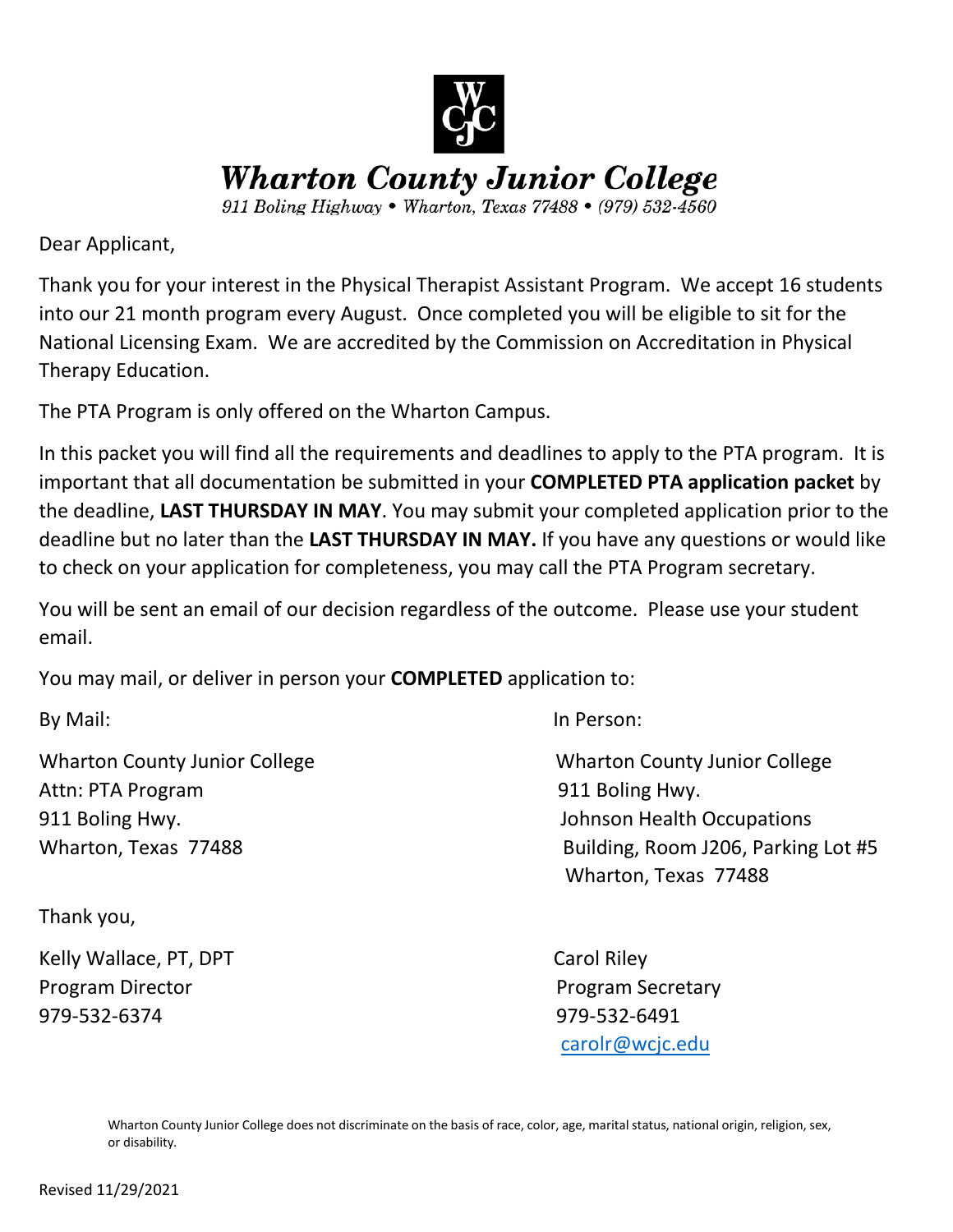

# **Wharton County Junior College**

911 Boling Highway • Wharton, Texas 77488 • (979) 532-4560

The Physical Therapist Assistant Program at WCJC is designed to prepare the students in the skills needed to effectively assist physical therapists while working under their supervision. The program includes study in anatomy and physiology, social science, technical physical therapy courses, and practical experience in area health care facilities. Upon successful completion of the 21-month program, the graduate is awarded an Associate in Applied Science degree and is eligible to take the national licensing examination.

**To be considered for acceptance into the Physical Therapist Assistant Program, you must submit all required documentation and information in your COMPLETED application packet by the LAST THURSDAY IN MAY.**

- **1. Admission to WCJC**: Applicant must apply to the college at: [www.applytexas.org.](http://www.applytexas.org/)
- **2.** You must satisfy all WCJC admissions requirements to be eligible to apply to the PTA Program. Acceptance into WCJC does not guarantee acceptance into the PTA Program.
- **3. TSI**: You must be TSI complete in all components of the TSI. If you are not sure if you are TSI satisfied you may contact the Office of Admissions and Registration, or you may look on your college transcript.
- **4. Application to the Physical Therapist Assistant Program:** Applicant must complete the Application to the program and submit all required documentation and information requested by the program in a COMPLETED application packet. Do not print front and back. The application packet can be submitted to the program by mail or in person **prior to but no later than the LAST THURSDAY IN MAY**. Emailed applications will not be accepted.
- **5. Transcripts:** You must submit **unofficial** transcripts from each and every college you have attended. Including WCJC. These need to be in your completed application packet. That can be a copy of an OFFICIAL or one that you can print off of your student portal. The Office of Admissions and Registration will require an OFFICIAL transcript from each college you have attended, excluding WCJC, be sent to them. They are not responsible for sending your transcript to the program. It is your responsibility to include your **unofficia**l transcripts in your packet.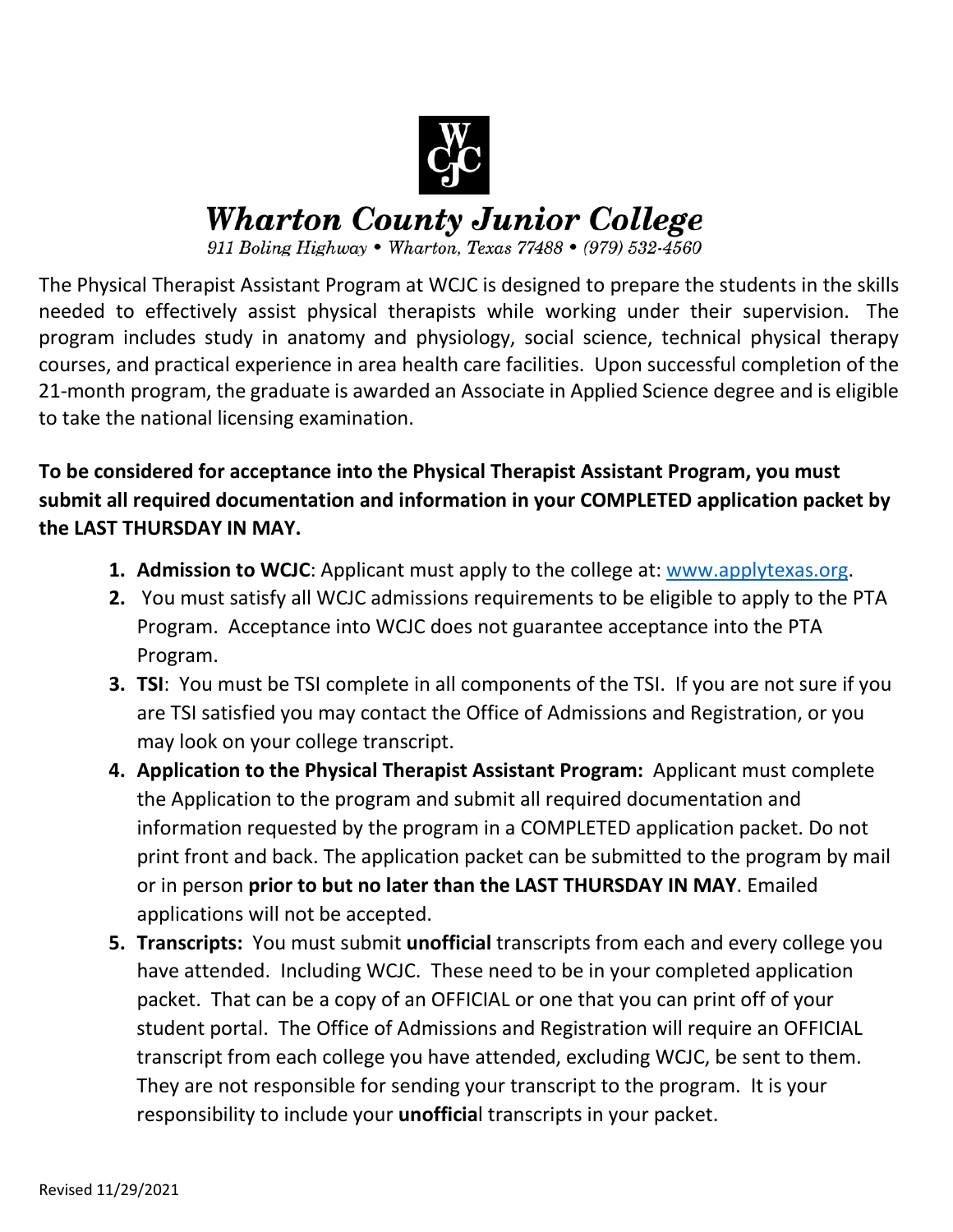**6. Transcript Evaluation Form:** If you have attended any colleges other than WCJC you will need to have a Degree Evaluation Request form filled out and sent to the Office of Admissions and Registration so an evaluation of your classes can be done on classes taken at other colleges. If you have only attended WCJC, you do not need to have an evaluation be done. This must be requested prior to the application deadline. Preferably 30 days prior to submitting your PTA application. They will complete your evaluation and email a copy to the PTA Program and a copy to you. The link for the Evaluation form is:

[https://docs.google.com/forms/d/e/1FAIpQLScEaW-](https://docs.google.com/forms/d/e/1FAIpQLScEaW-W22C7a3cS1yiS8ogjpxuX08k0X2DZq36kOibyL8MTgg/viewform)[W22C7a3cS1yiS8ogjpxuX08k0X2DZq36kOibyL8MTgg/viewform.](https://docs.google.com/forms/d/e/1FAIpQLScEaW-W22C7a3cS1yiS8ogjpxuX08k0X2DZq36kOibyL8MTgg/viewform)

- **7.** The PTA Program does not have Pre-Requisite courses but do have Required General Education Courses. These courses can be taken at WCJC. It is "highly recommended" to have as many of these courses completed prior to the program, or taking the course at the time of your application. Preference is given to the applicant that has credit in the Required General Education Courses. All Required General Education Courses must have at least a grade of "C" or better to qualify. Applicants must have a 2.5 GPA or higher in the Required General Education Courses to qualify. BIOL 2401 and BIOL 2402 can be no older than 10 years old. There is no time frame on the other Required General Education Courses. Required General Education Courses are listed below: BIOL 2401, BIOL 2402, MATH 1314, ENGL 1301, PSYC 2314 and any Language, Philosophy, and Culture or Creative Arts Elective on the AAS General Education Course List.
- **8. TEAS Test (Test of Essential Academic Skills) Score:** You must take the TEAS test and your scores must be current within the last 2 years prior to the application deadline. Print out and include in your application packet the Individual Performance Profile Score Sheet. Do not turn in ATI transcript with overall Individual Score only. You may register for the TEAS test at [www.ATItesting.com.](http://www.atitesting.com/) The scores needed are at least 70% on the Math, 70% on Science Reasoning and 70% on Reading Comprehension to qualify for our program. It is recommended you schedule one month before planning on taking the test.
- **9. Observation Hours:** You must have 20 hours observing in a Physical Therapy setting. An observation form is attached to have completed by the Physical Therapist or Physical Therapist Assistant that you observed.
- **10.Essay:** Write a one page typed essay summary of what techniques you observed, your likes, dislikes about becoming a PTA.
- **11.Medical Work Experience or Volunteer:** Write an essay summarizing any medical work experience you may have, including volunteering. (if applicable).Admission points will be given to those who have at least 6 months medical work or volunteering experience.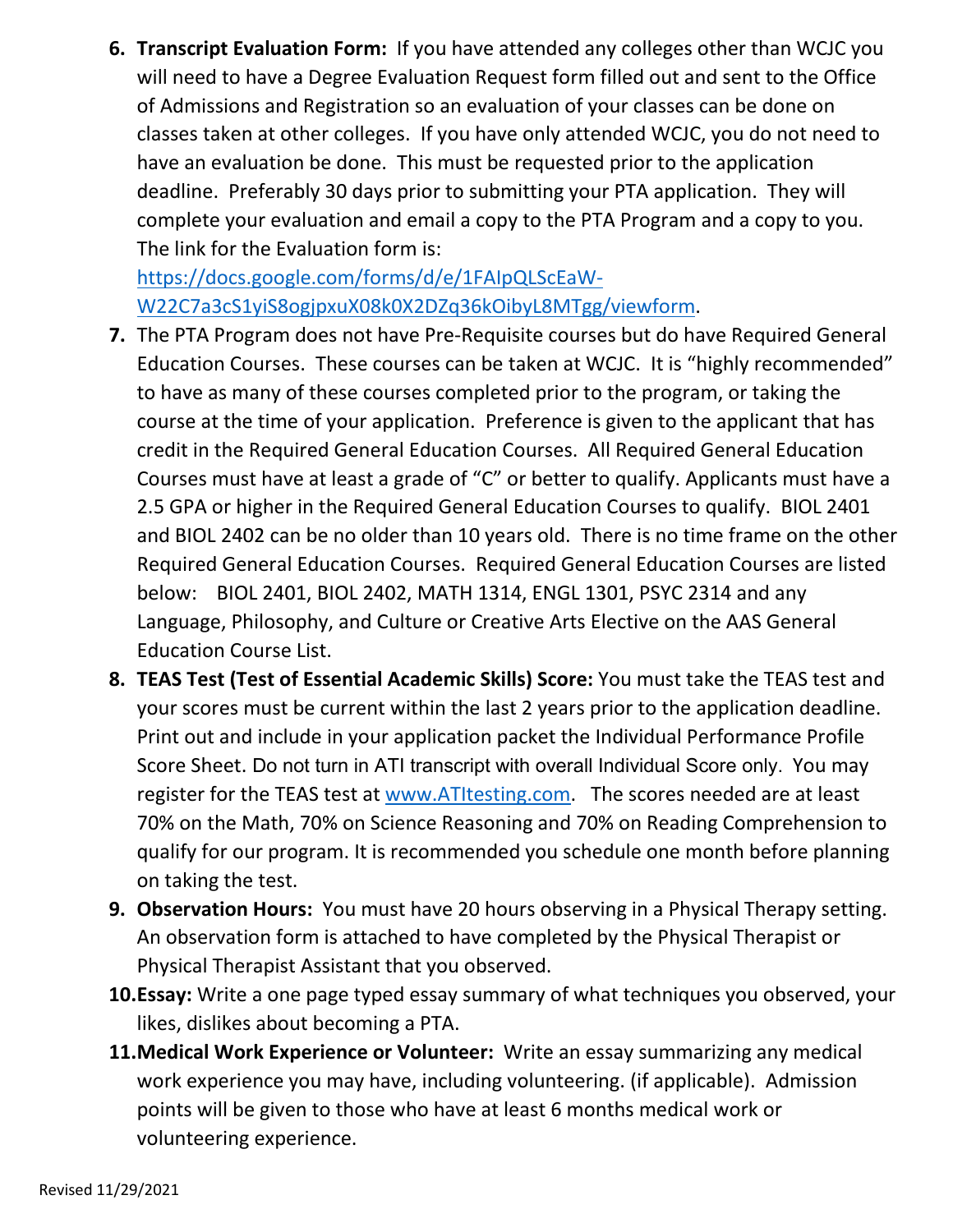- **12.Hepatitis B Requirement**: Applicants must show proof of the completion of the Hepatitis B vaccine series. If you cannot find your record of having the Hepatitis B series you may go to your doctor and request a serologic Titer be done to confirm immunity. If you have not ever had the shots or are negative, you will need to restart the series. We will accept a copy of your shot record, and or, copy of your titer results.
- **13.Information Session**: We offer information sessions starting in January and ending in April. They are held the last Tuesday of the month from 4:00-5:00 p.m. You will need to contact the Program Secretary to set up an appointment for the information session.
- **14.**Please use the check off sheet at the end of the application to make sure you have submitted all documentation in your packet. If you have any questions or concerns about any part of this process please call the program secretary. It is your responsibility to make sure your PTA Application Packet is complete.
- **15.**Applicants will be notified by email of the accepted, alternate, or not accepted status in June. Should a position become available, that position will be filled with an alternate from the alternate list. Applicants in the alternate pool will be re-evaluated by the selection committee and the best available alternate will be selected to fill any vacant position. The technical courses for the physical therapist assistant program are not designed to transfer to four-year institutions. Students who are planning to pursue a physical therapist degree should consult with an advisor from the four-year institution to plan an appropriate selection of classes to ensure all requirements are met.

If you are accepted into the PTA Program, it is contingent upon the passing of the Background check and Drug Test. You will receive more information about these two requirements after the class has been chosen and all have accepted their positions in the class.

 **Criminal Background Che**ck: Most clinical facilities require that criminal background checks be completed prior to allowing students to participate in clinical training at their facilities. Applicants conditionally accepted into the WCJC PTA program will be required to complete a criminal background check. Final acceptance into the program is contingent upon a satisfactory background check, which will be completed by an approved agency. An applicant with an unsatisfactory criminal background check will only be eligible to receive full acceptance and enroll in the PTA program if, 1) the applicant has their background check information reviewed by the chief investigator of the Texas Board of Physical Therapy Examiners and, 2) the applicant provides a letter from the Texas Board of Physical Therapy Examiners stating that the applicant would be currently eligible for state licensure. The cost of the criminal background check will be at the applicant's expense. The anticipated cost for the criminal background check is approximately \$55.00.

Revised 11/29/2021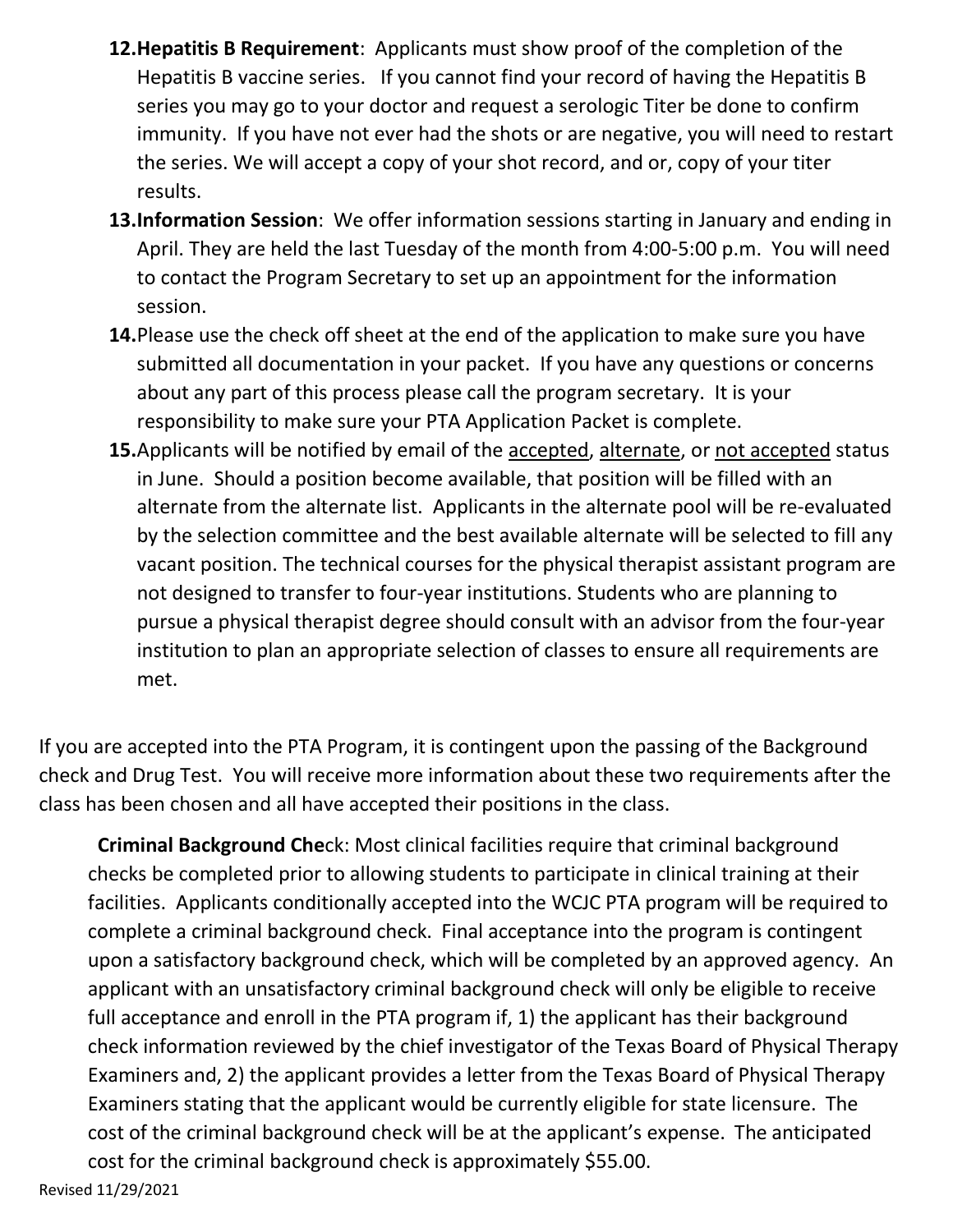**Drug Testing;** Applicants accepted into the WCJC PTA program will also be required to complete a negative drug screen. Only drug screens conducted through the College approved agency will be accepted. An applicant with a positive drug screen will not gain acceptance into the program for that application period and all future applications will not be considered for admission into the program. Refusal to submit to a drug screen will result in nonacceptance to the program.

The estimated cost of the drug screen is \$50.00. For more information regarding drug testing contact the PTA program director.

**Proof of Immunization**: The college must verify immunity by way of a titer and lab results for all healthcare students for the following: Varicella,

Measles, Mumps, Rubella, and Hepatitis B. The student must also present documentation of an ADULT dose of TDAP within the last ten years, a Tuberculin Test and Flu vaccine which is required annually. Documentation of immunizations will be submitted to and monitored through Castlebranch. Additional information will be included in the acceptance letter.

**COVID Vaccine:** Some clinical affiliates may require students to be vaccinated against COVID-19 prior to attending a clinical site. If a student elects to not get vaccinated, the student may not be able to complete clinical course requirements thus may not complete the program. WCJC focuses on efforts to ensure the health and well-being of our students and the community; therefore, WCJC urges students to be fully vaccinated with an approved COVID-19 vaccine.

**CPR Requirement**: If you are accepted into the PTA Program, you will need to become CPR Certified. It must be an American Heart Association (AHA) Basic Life Support (BLS) course. This class if offered through the colleges Continuing Education Department. Check their schedule for times and dates. Or you may take the course at any location that offers this CPR Certification.

## **ESTIMATED EXPENSES:**

## **PHYSICAL THERAPIST ASSISTANT INFORMATION:**

| <b>Physical Therapist Assistant</b>                                       | <b>Price</b> |
|---------------------------------------------------------------------------|--------------|
| AAS Degree: 46 Hours General Education Courses Excluded                   |              |
| Tuition/Fees In-District                                                  | \$4370.00    |
| Tuition/Fees Out-District                                                 | \$6716.00    |
| Tech Fee/Lab Fees                                                         | \$825.00     |
| DrugScreen/CriminalBackground/PhysicalExam/Immunizations/CPR/Castlebranch | \$670        |
|                                                                           | Approx.      |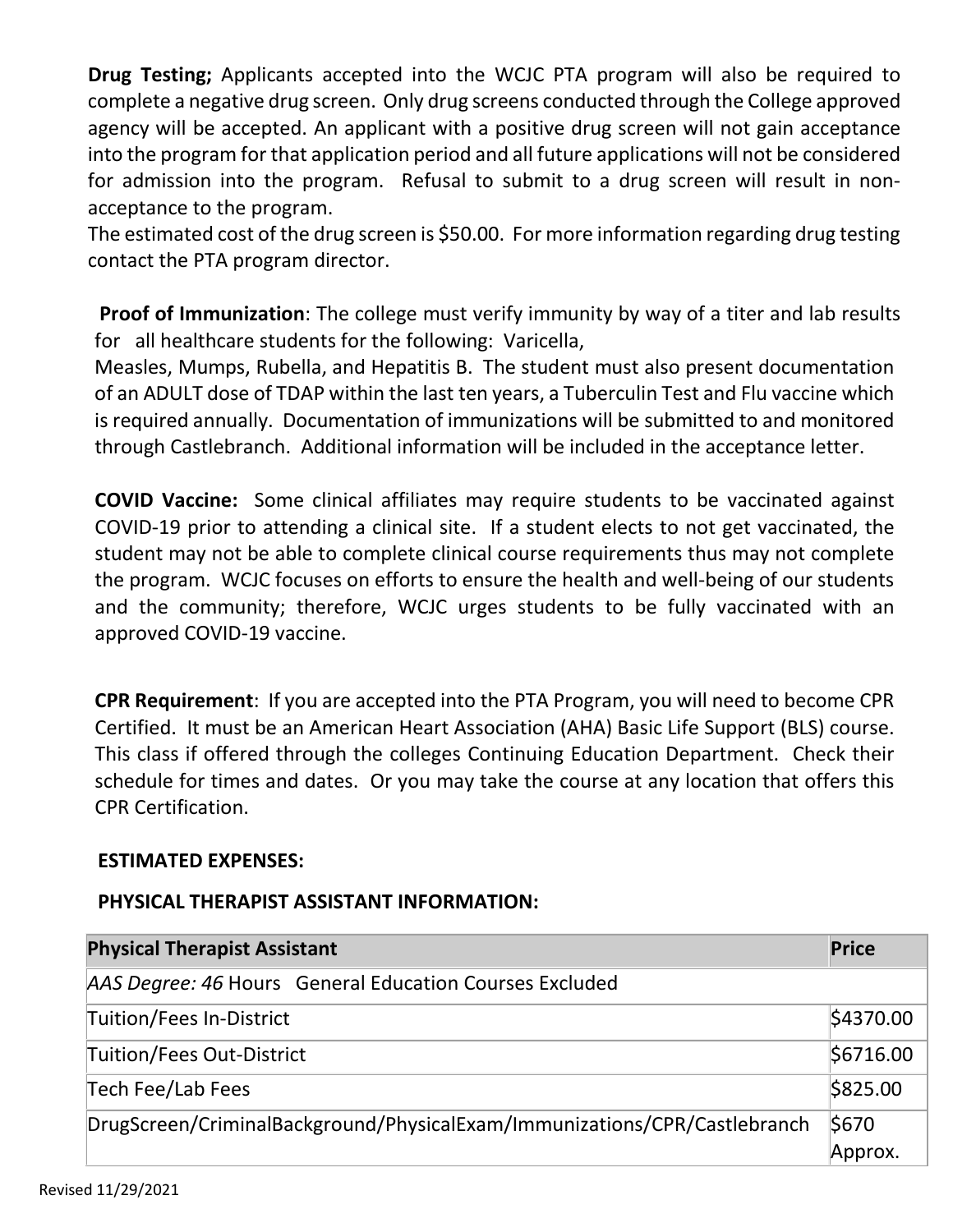| <b>Books</b>                                                                                                                                     | \$1511.00  |
|--------------------------------------------------------------------------------------------------------------------------------------------------|------------|
| Uniforms/Supplies                                                                                                                                | \$200      |
| Licensure Fees                                                                                                                                   | \$720      |
| <b>Total Estimate for 2 years</b>                                                                                                                |            |
| In-District                                                                                                                                      | \$8296.00  |
| Out-District                                                                                                                                     | \$10642.00 |
| Clinical cost of parking and travel is not included in this estimate. Tuition and Fees<br>are subject to change with Board of Trustees Approval. |            |

\*Fee added to PTHA 1413 and PTHA 2435 courses. \*\*Fee added to the PTHA 1360 course The estimated cost for the entire program is approximately is \$8296.00 for in-district students and approximately \$1064.20 for out- of- district students. This does not include travel or relocation expense associated with clinical education.

## **FINANCIAL AID**

Loans, scholarships and grants are available through the Financial Aid Office to qualifying students. Additional information is located on WCJC's home page section on scholarships. Information on housing may be found in the college catalog.

#### **STUDENT OUTCOMES**

Information regarding graduation rate, employment rate, and licensure examination pass rate can be obtained either by contacting the PTA Program Director at (979) 532-6491 or by visiting the PTA Program web page at [http://www.wcjc.edu/Programs/allied-health/physical-therapist](http://www.wcjc.edu/Programs/allied-health/physical-therapist-assistant/student-outcomes.aspx)[assistant/student-outcomes.aspx](http://www.wcjc.edu/Programs/allied-health/physical-therapist-assistant/student-outcomes.aspx) and selecting "Student Outcomes".

## **Accommodations for Disabilities while the Student is in the Program**

If you have a physical, psychological, medical or learning disability that may impact your ability to carry out the coursework, please contact the ADA Coordinator at 979-532-6384. All information and documentation pertaining to personal disabilities/diagnoses is confidential.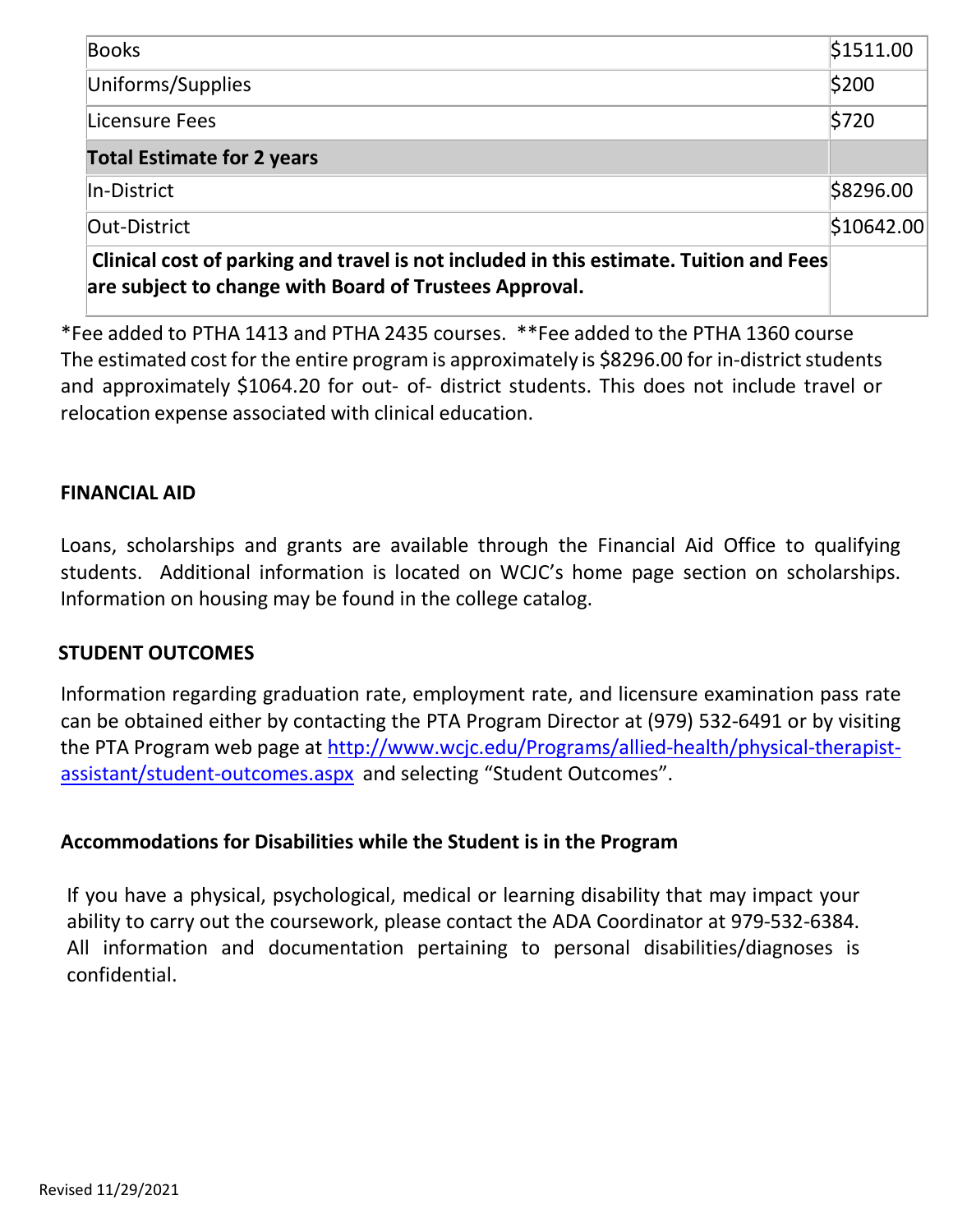There are several important factors for you to consider when you are determining your future career directions. Physical Therapist Assistant students must be able to perform, with or without reasonable accommodations, each of these essential functions in order to fully participate in our program and successfully complete the requirements of the PTA Program.

- 1. Attend class approximately 10-15 hours per week, including lecture and lab. Attend clinic 40 hours/week for 3 six week sessions.
- 2. Meet class standards for successful course completion as described in the student handbook, student manual and course syllabi.
- 3. Safely and reliably perform or instruct others in a timely manner with the following procedures: transfers, gait training, physical agents, activities of daily living, therapeutic exercises, and/or activities, endurance training, data collecting procedures, movement patterns, development skills, functional abilities, assistive technology and balance and coordination training.
- 4. Demonstrate the ability to observe and practice universal/standard precautions.
- 5. Demonstrate the ability to perform CPR and emergency first aid.
- 6. Use auditory, tactile and visual senses to assess physiological status of an individual.
- 7. Engage in respectful, non-judgmental interactions with individuals from various lifestyles, cultures, beliefs, races, socioeconomic classes and abilities.
- 8. Professionally communicate to patients of all ages and cognitive abilities the name of the treatment being delivered, the purpose of the treatment, any precautions, any commands associated with the treatment, the call system and the intended response to the treatment.
- 9. Coordinate verbal and manual instructions.
- 10.Professionally communicate in staff and interdepartmental meetings by providing patient treatment information.
- 11.Write a grammatically correct progress note that includes the patient's age, gender, behavior, diagnoses, subjective complaints, objective observation and treatment rendered, patient's response to treatment, patient's improvements and recommendations to the supervising therapist.
- 12.Maintain classroom work area, equipment, supplies, personal appearance and hygiene conducive to the professional setting as appropriate.
- 13.Accept responsibility for all actions, reactions, and inactions.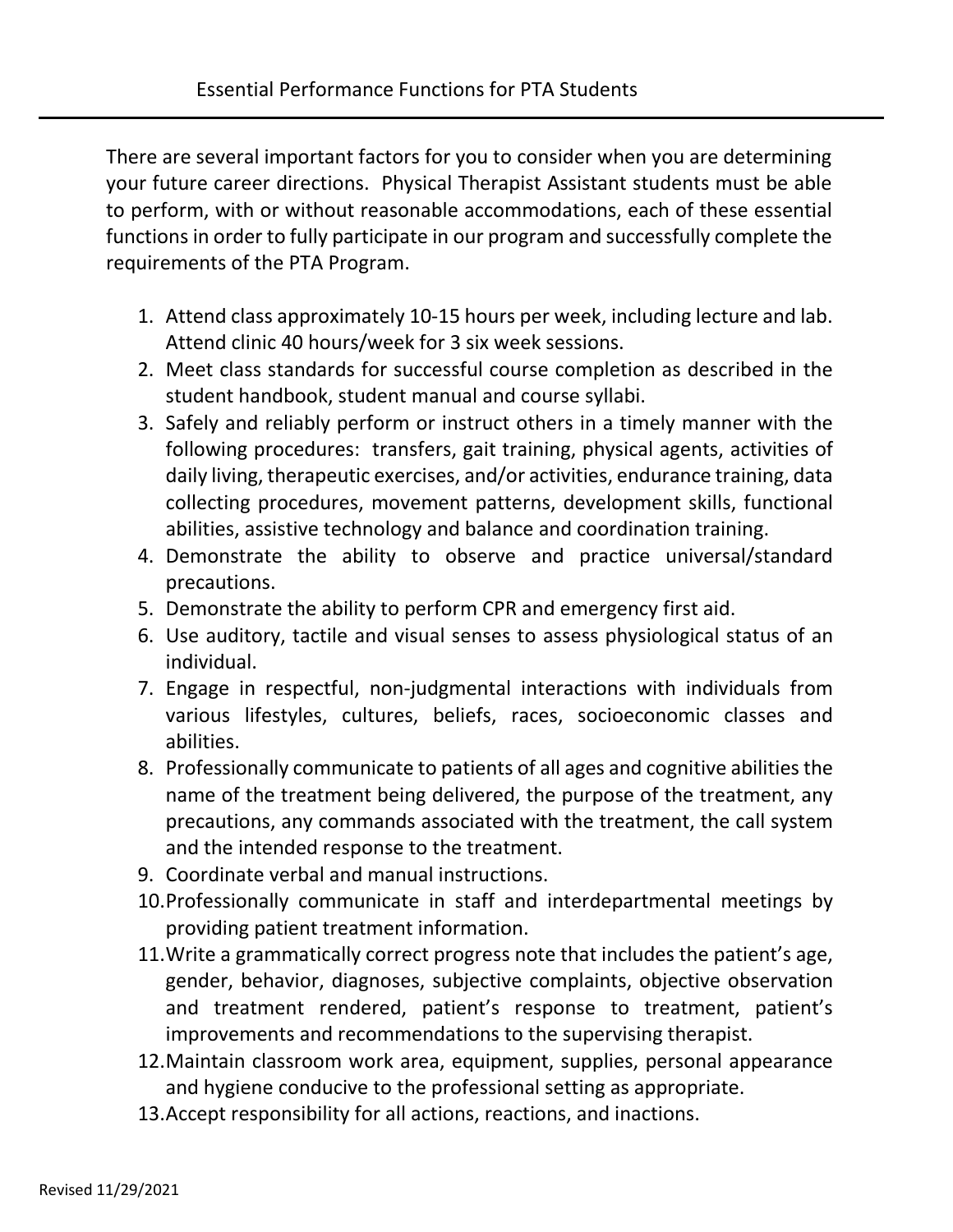## **Physical requirements for the PTA program include the need to occasionally, frequently, or continually:**

- 1. Sit 1-4 hours per day with lecture blocks up to 3 hours.
- 2. Stand 1-6 hours with lab time blocks up to 3 hours.
- 3. Travel 1-1 ½ hours to clinic or be willing and /or financially able to relocate for 6 weeks.
- 4. Lift up to 60 pounds without producing pain.
- 5. Push/pull up to 50 pounds of force exerted at waist level.
- 6. Kneel, kneel-stand, and half kneel.
- 7. Squat or stoop.
- 8. Demonstrate good standing and unsupported sitting balance.
- 9. Reach above shoulder level.
- 10. Use hands repetitively demonstrating good finger dexterity and a firm grasp.
- 11. Safely and reliably read meters, dials, printouts, and goniometers.
- 12. Manipulate and operate physical therapy equipment and monitoring devices.
- 13. Demonstrate appropriate body mechanics and react safely and appropriately to sudden or unexpected movements of patients/classmates.
- 14.Demonstrate the ability to work in an environment that requires significant physical activity and mobility throughout the workday in a way that does not compromise patient or PTA safety.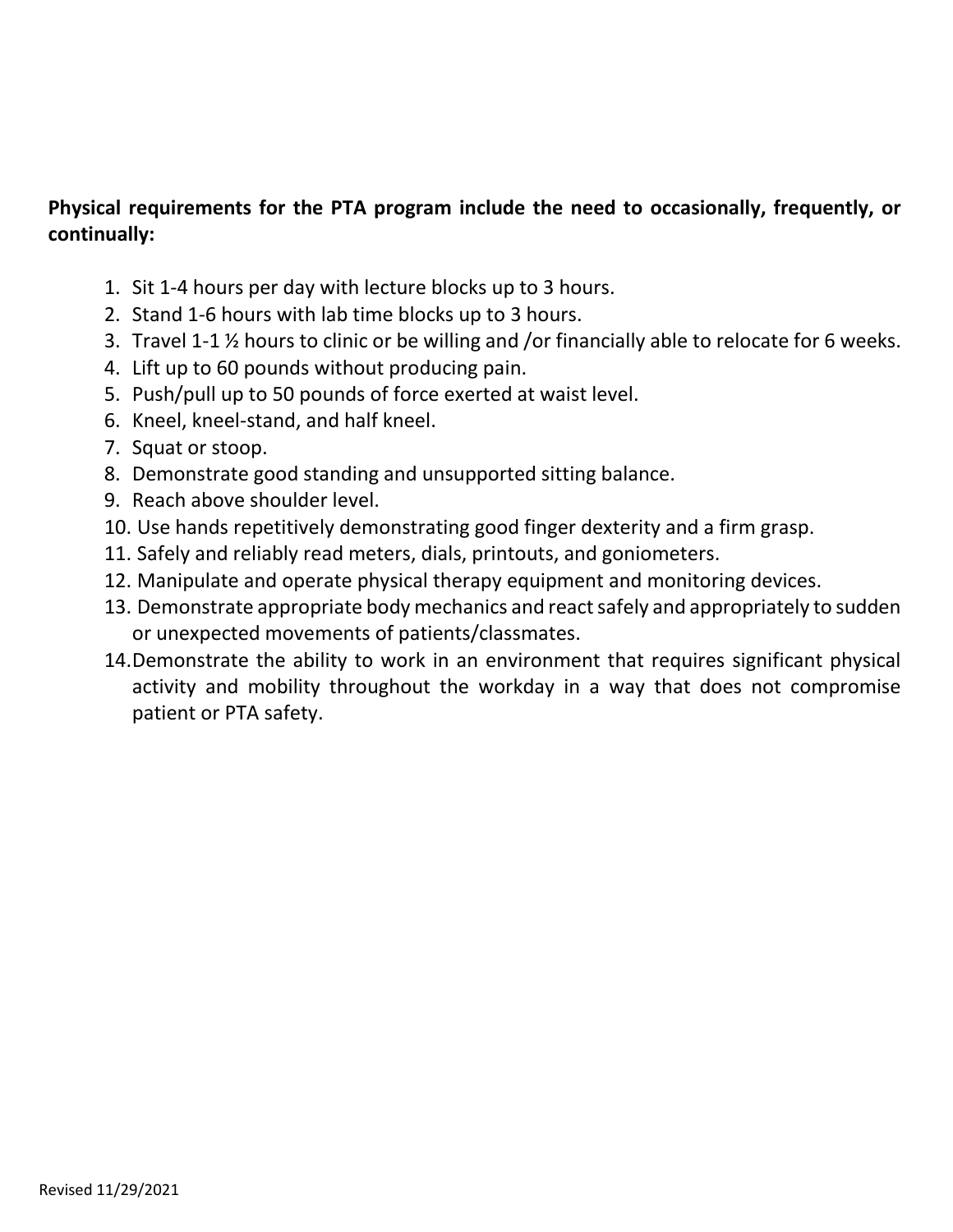#### Wharton County Junior<br>The basis of race, age, marital status, national origin, religion, sex, or disability or disability of religio College

#### **STUDENT APPLICATION FOR ADMISSION INTO THE PHYSICAL THERAPIST ASSISTANT PROGRAM**

| Name: Last                | First                                                                | Middle        | Maiden or Previous Name                                                                                                                                                                                                        |
|---------------------------|----------------------------------------------------------------------|---------------|--------------------------------------------------------------------------------------------------------------------------------------------------------------------------------------------------------------------------------|
| <b>Permanent Address:</b> | <b>Street Number</b>                                                 | City, State   | (Zip)                                                                                                                                                                                                                          |
| Mailing Address:          | <b>Street Number</b>                                                 | City, State   | $\overline{(Zip)}$                                                                                                                                                                                                             |
|                           |                                                                      |               |                                                                                                                                                                                                                                |
|                           |                                                                      |               |                                                                                                                                                                                                                                |
|                           |                                                                      |               |                                                                                                                                                                                                                                |
|                           |                                                                      |               |                                                                                                                                                                                                                                |
|                           | Completed WCJC application on file in the Registrar's Office         | Yes $No$      |                                                                                                                                                                                                                                |
|                           | Have you previously applied to this program? Yes $\vert$             | No            | Date and the contract of the contract of the contract of the contract of the contract of the contract of the contract of the contract of the contract of the contract of the contract of the contract of the contract of the c |
|                           | <b>EMPLOYMENT:</b> (Begin with most recent years or attach a resume) |               |                                                                                                                                                                                                                                |
| Employer                  |                                                                      | Date<br>Phone | <b>Reason for Leaving</b>                                                                                                                                                                                                      |
|                           |                                                                      |               |                                                                                                                                                                                                                                |
|                           |                                                                      |               |                                                                                                                                                                                                                                |

## EDUCATION: List name and location of all schools attended (most recent first)

| Name of School | Locations | Hours Earned/<br>Degree | Dates Attended |
|----------------|-----------|-------------------------|----------------|
|                |           |                         |                |
|                |           |                         |                |
|                |           |                         |                |

*ALL TRANSCRIPTS MUST BE SUBMITTED, with the exception of high school transcripts. OFFICIALTRANSCRIPTS SENT TO THE OFFICE OF ADMISSIONS OF REGISTRATION, UNOFFICIAL IN PTA APPLICATION PACKET.*

Revised 11/29/2021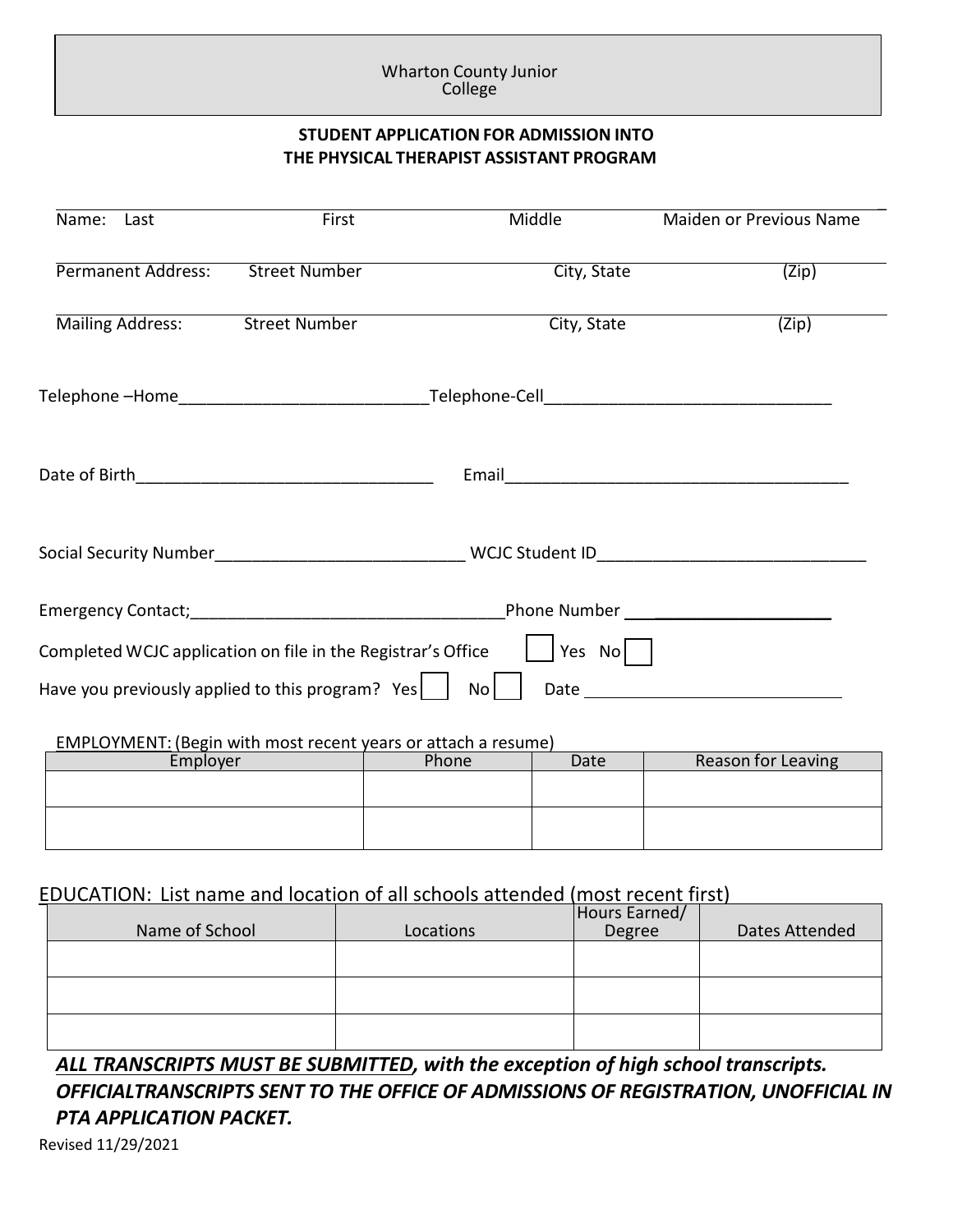- A. It is the applicant's responsibility to make sure that all information has been turned in to the PTA Program Office **BEFORE BUT NO LATER THAN THE LAST THURSDAY IN MAY**. The application packet must be **COMPLETE.**
- B. If accepted to the Physical Therapist Assistant Program:
	- 1. You will be responsible for your own transportation to campus and all clinical assignments.
	- 2. You will be responsible for purchasing uniforms and supplies as necessary.
	- 3. You will be responsible for purchasing student liability and accident medical insurance that will be assessed with tuition fees each fall semester while enrolled in the program.
	- 4. You will be responsible for providing proof of immunity by way of a titer and lab results for all the following: Varicella, MMR, and Hepatitis B. You must also provide documentation of an ADULT dose of Tdap within the last ten years, a Tuberculin test (TB), Flu vaccine which is required annually and a current CPR Certification **(American Heart Association Provider only) Basic Life Support (BLS).**
	- 5. You will be provided specific procedures for obtaining the prescreening criminal background check and drug test. Final acceptance into the program is contingent upon a satisfactory background check and a negative drug screen which will be completed by an approved agency at the students' expense.
- C. **Please note:** If you have a history of a felony conviction, it may not be possible for you to achieve licensure in the State of Texas. For more information, contact the Executive Council of Physical Therapy and Occupational Therapy Examiners of the State of Texas at (512)305-6900 or [www.ptot.texas.gov](http://www.ptot.texas.gov/) to request a criminal history evaluation form.
- D. Applications for students not selected into the PTA Program will be held for 2 years. If a student wishes to re-apply during those 2 years, a letter or email must be sent to the PTA department requesting that their file be re-activated. It is the applicant's responsibility to update any information in the packet. Including transcripts, grades, test scores, and personal information.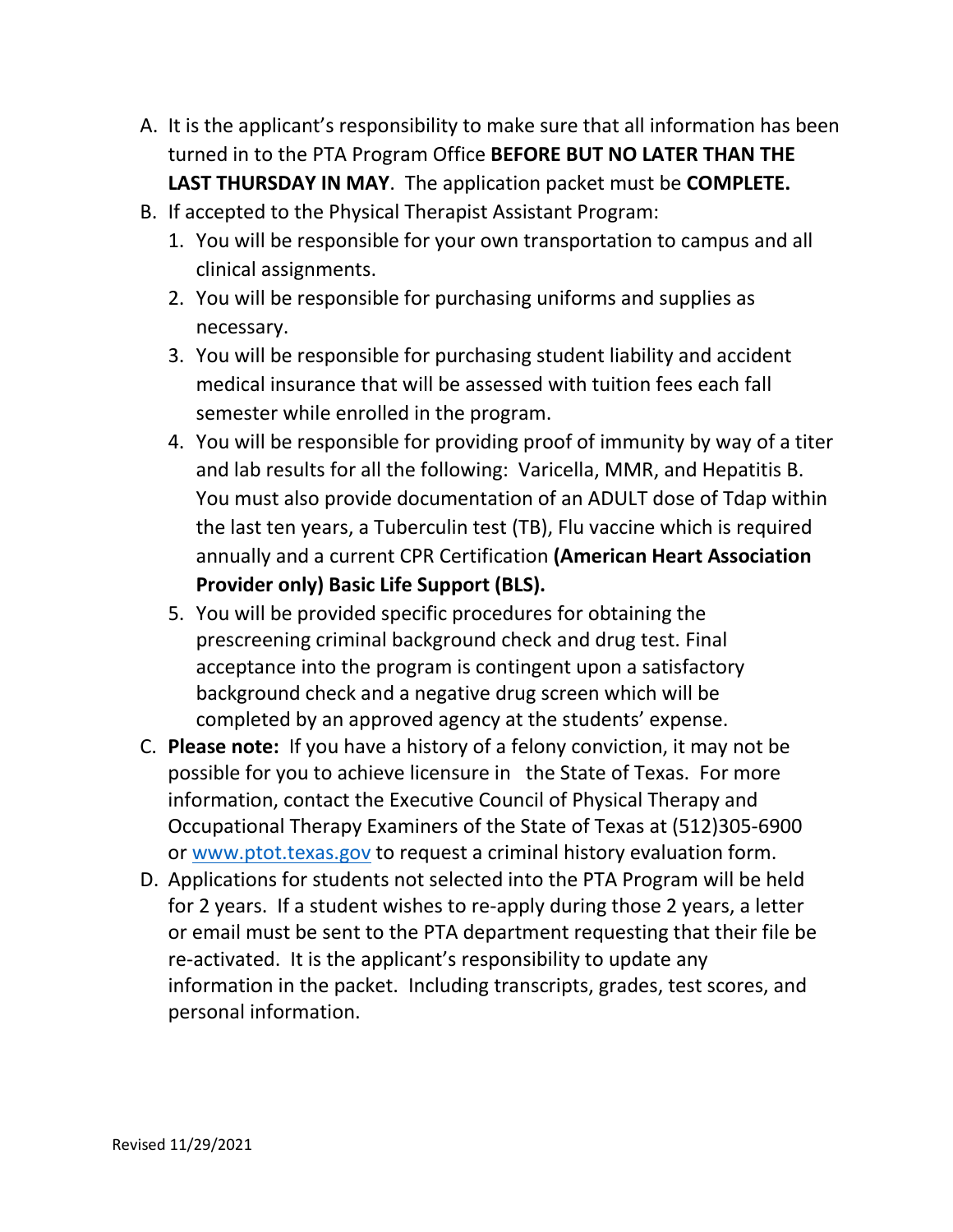**Confirm by signing below that you have read the above information and the information you have provided in this application is true and complete to the best of your knowledge. Understand that any misrepresentation or falsification of information is cause for denial of admission and/or expulsion from Wharton County Junior College.**

**\_\_\_\_\_\_\_\_\_\_\_\_\_\_\_\_\_\_\_\_\_\_\_\_\_\_\_\_\_\_\_\_\_\_\_\_\_\_\_\_\_\_\_\_\_\_\_\_\_\_\_\_\_\_\_\_\_\_\_\_**

**Signature of Applicant** Date Date

Please mail completed application packet to: Wharton County Junior College Attn: PTA Program 911 Boling Hwy. Wharton, Texas 77488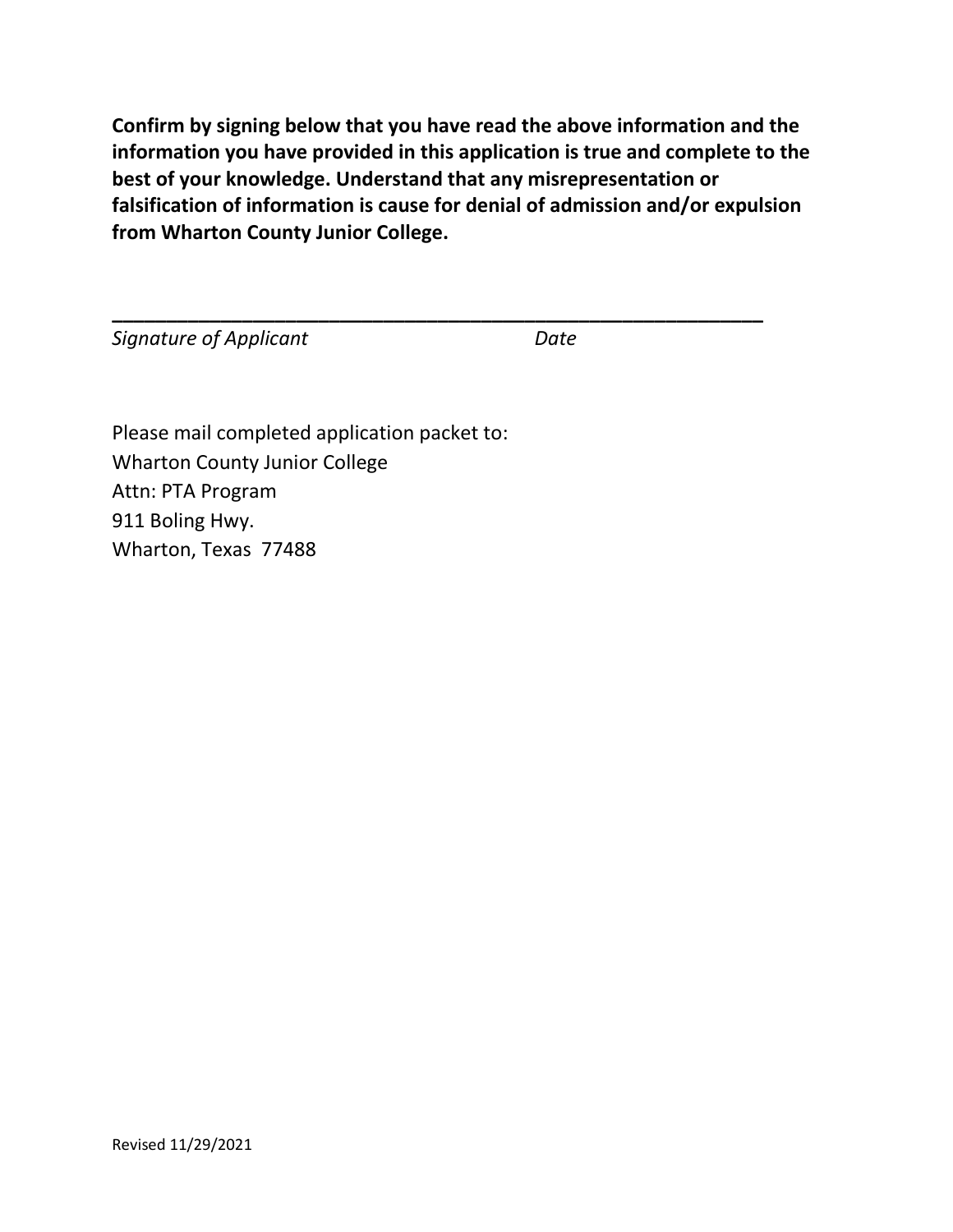

## **Wharton County Junior College**

911 Boling Highway • Wharton, Texas 77488 • (979) 532-4560

#### **STUDENT OBSERVATION FORM**

As part of the application process, the Physical Therapist Assistant Program at Wharton County Junior College requires a

**minimum** of 20 hours of observation attained in **a clinical or hospital** setting.

This form is to be completed by a Licensed Physical Therapist or Physical Therapist Assistant.

Please fill in the appropriate spaces below for each facility indicating the hours of observation along with the required signature. **In addition, prepare a one-page typed summary of what you learned during your observation.**

**Be advised that some clinics may require documentation of a recent TB test (within one year) in order to observe in their clinic.** 

**Due to the COVID pandemic it is possible that the clinical or hospital settings may require a COVID Vaccine to do the observation hours.**

It is the responsibility of each applicant to return this form and the summary to the PTA department at WCJC by the deadline as stated in the college catalog.

|    |        | Hours |
|----|--------|-------|
|    |        | Date  |
|    | PT/PTA |       |
| 2. |        | Hours |
|    |        | Date  |
|    | PT/PTA |       |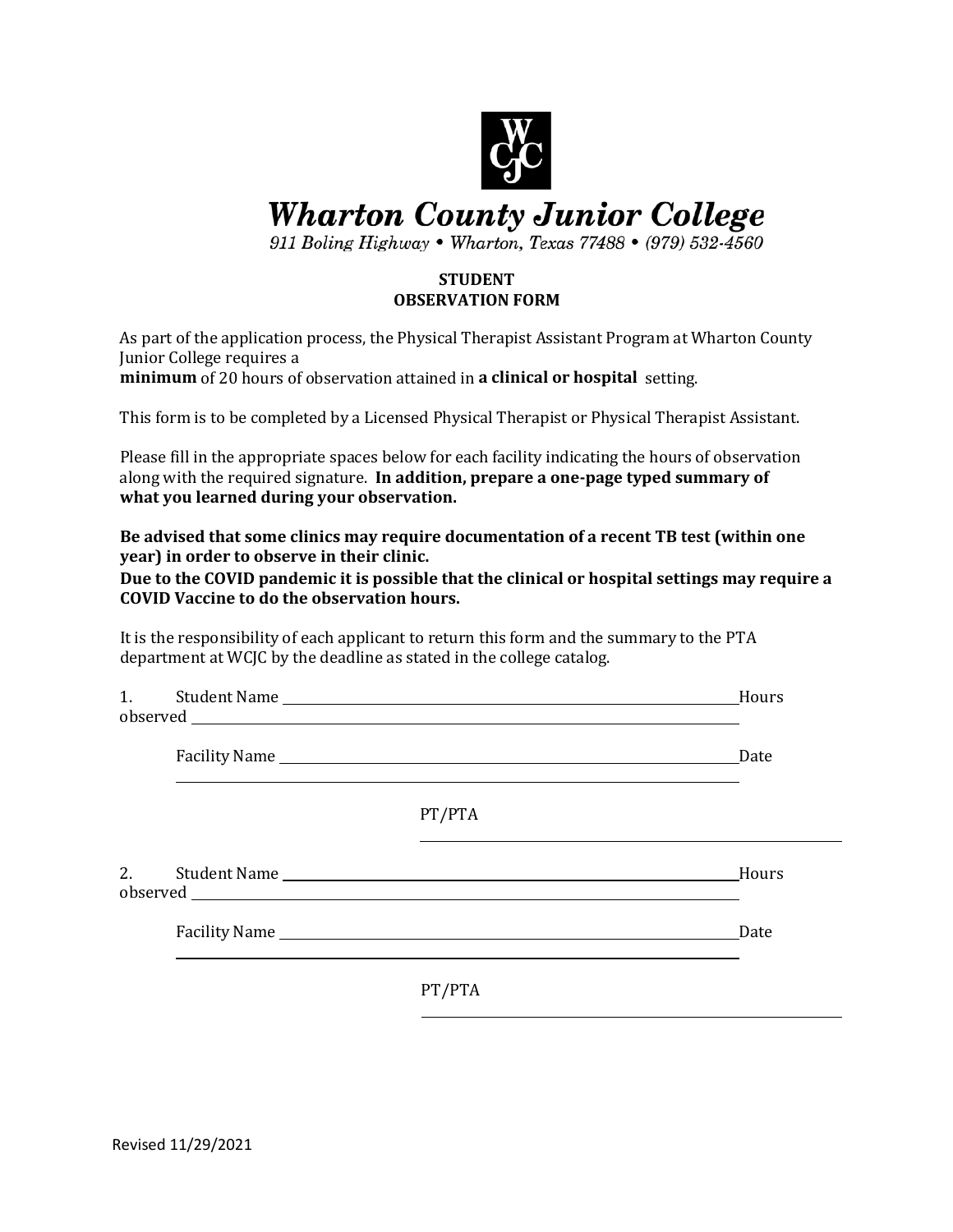|    |                  |        | Date  |
|----|------------------|--------|-------|
|    |                  |        |       |
|    |                  | PT/PTA |       |
| 4. |                  |        | Hours |
|    |                  |        | Date  |
|    |                  | PT/PTA |       |
|    | <b>COMMENTS:</b> |        |       |

Wharton County Junior College does not discriminate on the basis of race, color, age, marital status, national origin, religion, sex, or disability.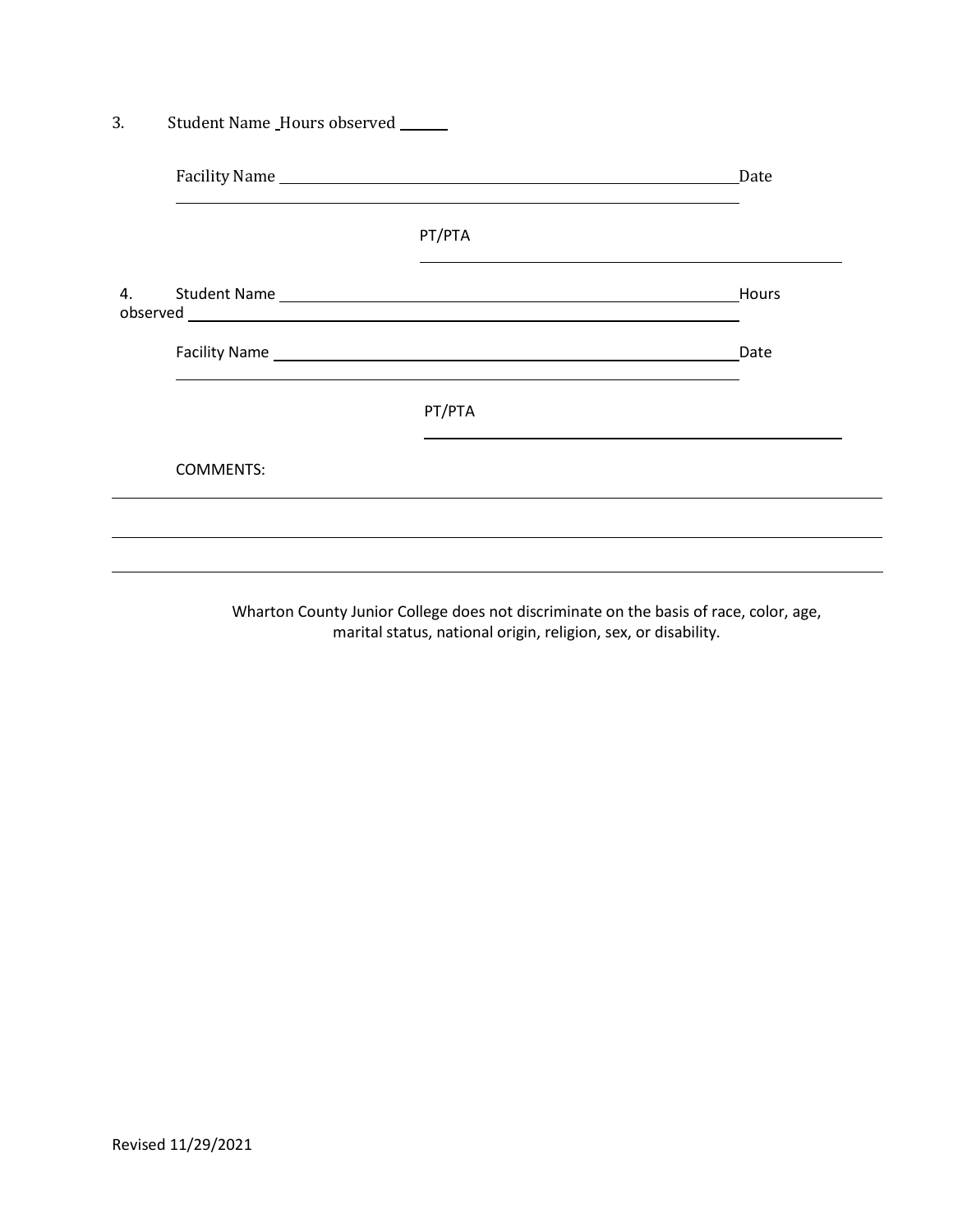Physical Therapist Assistant Program Checklist

It is the applicant's responsibility to make sure that all information has been turned in to the PTA office, or postmarked by mail **ON OR BEFORE THE LAST THURSDAY IN MAY.** Any information received after this date will not be considered. ALL documents listed below should be included in your packet upon submission to the PTA department.

| <b>WCJC Application</b>                                                                        |
|------------------------------------------------------------------------------------------------|
| <b>TSI Complete</b>                                                                            |
| <b>PTA Application</b>                                                                         |
| All College Transcripts-UNOFFICIAL in your Application Packet                                  |
| Evaluation Form to Office of Admissions and Registration                                       |
| <b>TEAS (Test of Essential Academic Skills) scores</b><br>Individual Performance Profile Sheet |
| Essay (PTA)                                                                                    |
| Summary (Medical work /volunteer-Optional)                                                     |
| <b>Proof of Hepatitis B Shots</b>                                                              |
| <b>Information Session</b>                                                                     |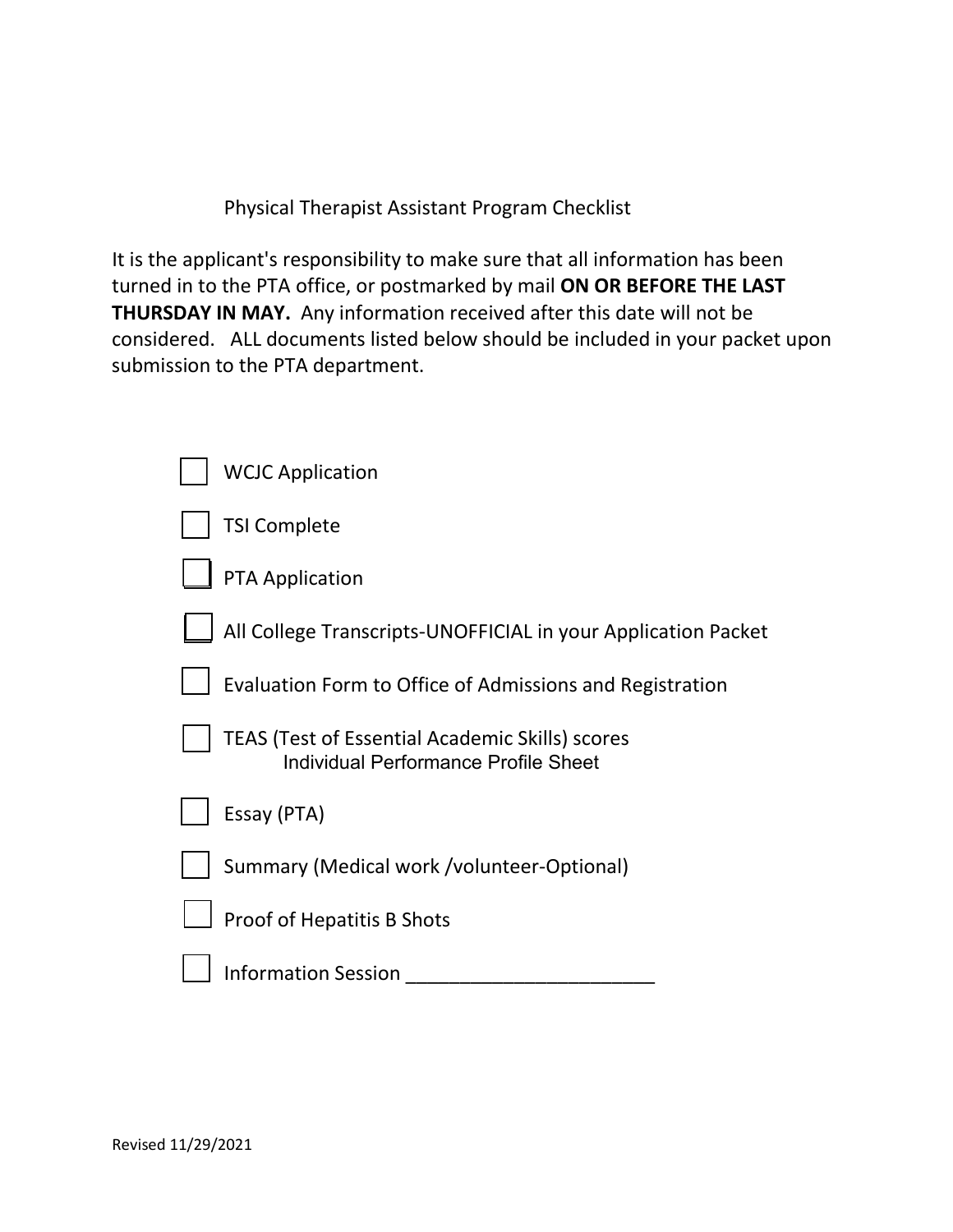| Name:   | Date: |  |
|---------|-------|--|
|         |       |  |
| ddress: |       |  |

### **SUPPORT COURSE INFORMATION**

|                                               | A= 4 Points                                             | B= 3 Points  | $C = 2$ Points                | In Progress= 1 Point          |                                                      |  |
|-----------------------------------------------|---------------------------------------------------------|--------------|-------------------------------|-------------------------------|------------------------------------------------------|--|
| <b>COURSE</b>                                 | <b>SEMESTER</b><br><b>COMPLETED</b>                     | <b>GRADE</b> | <b>CREDIT</b><br><b>HOURS</b> | <b>GRADE</b><br><b>POINTS</b> | <b>ADMISSIONS</b><br><b>POINTS</b><br><b>AWARDED</b> |  |
| <b>BIOL 2401</b>                              |                                                         |              |                               |                               |                                                      |  |
| <b>BIOL 2402</b>                              |                                                         |              |                               |                               |                                                      |  |
| <b>ENGL 1301</b>                              |                                                         |              |                               |                               |                                                      |  |
| <b>MATH 1314</b>                              |                                                         |              |                               |                               |                                                      |  |
| <b>PSYC 2314</b>                              |                                                         |              |                               |                               |                                                      |  |
| LP&C or                                       |                                                         |              |                               |                               |                                                      |  |
| <b>Creative Arts</b>                          |                                                         |              |                               |                               |                                                      |  |
| <b>OTHER</b>                                  |                                                         |              |                               |                               |                                                      |  |
|                                               | Grade Points = Credit Hours X Admissions Points awarded |              |                               |                               |                                                      |  |
| $GPA = Grade Points \div Credit Hours$        |                                                         |              |                               |                               |                                                      |  |
| <b>Admissions Points Awarded:</b>             |                                                         |              |                               |                               |                                                      |  |
| <b>Required General Education Courses GPA</b> |                                                         |              |                               |                               |                                                      |  |
| (must be 2.5 in order to qualify)             |                                                         |              |                               |                               |                                                      |  |

| $4.0 - 3.5$ 4 Points<br>3.4 – 3.0   3 Points<br>2.9 – 2.5   2 Points | GPA:                          | Points Awarded: |
|----------------------------------------------------------------------|-------------------------------|-----------------|
|                                                                      | <b>DEGREE COMPLETION DATA</b> |                 |
| Certificate 1 Point                                                  |                               |                 |
| Associate 2 Points                                                   | Degree:                       | Points Awarded: |
| Baccalaureate4 Points                                                |                               |                 |
|                                                                      |                               |                 |
| Doctoral 8 Points                                                    |                               |                 |

Overall College GPA:

TOTAL POINTS THIS SIDE: